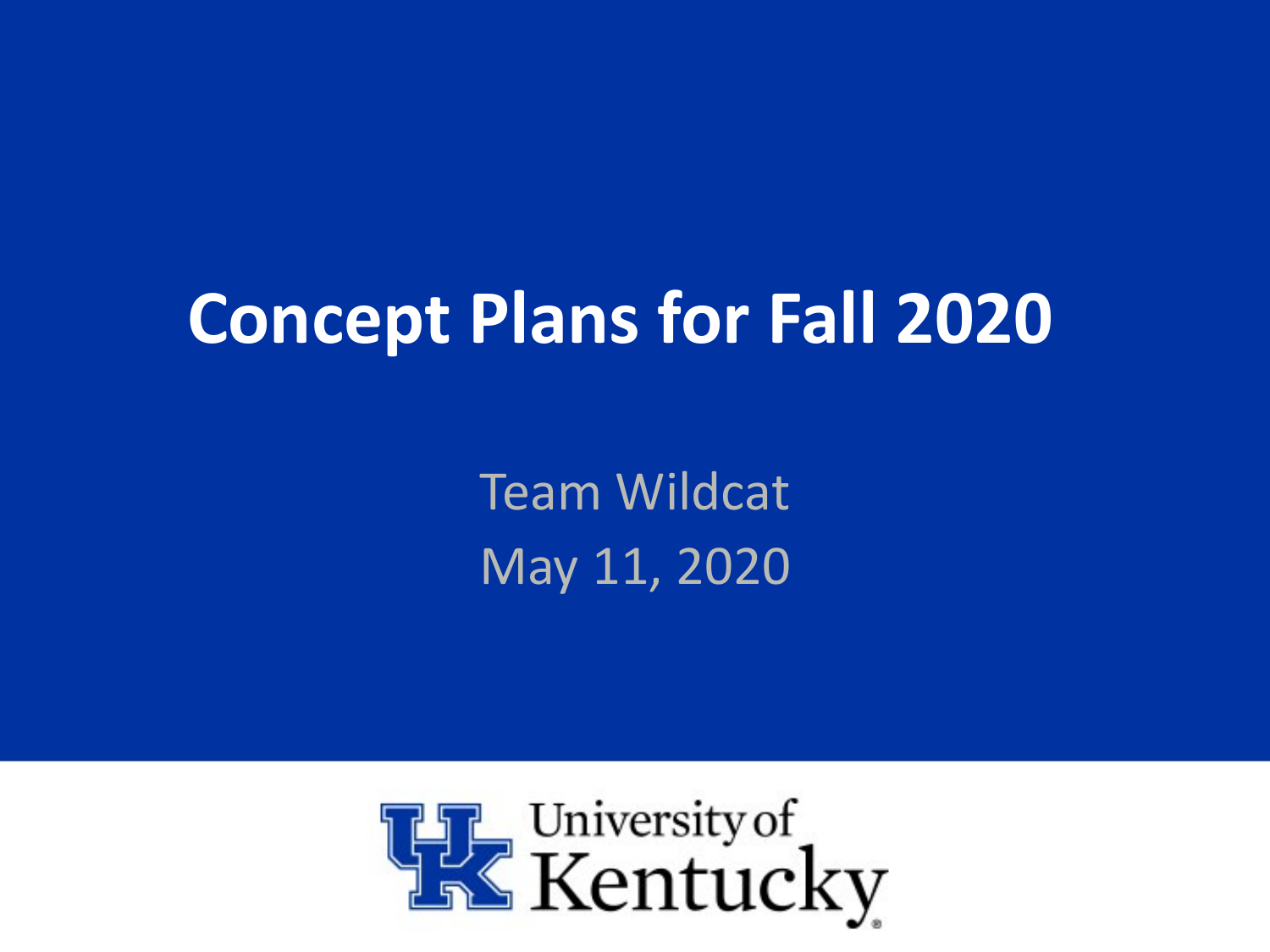

#### **Team Wildcat**

- Rodney Andrews
- Katie Cardarelli
- Paul Childs
- Jon Gent
- Edward Lo
- Trisha Clement-Montgomery
- Jason Schlafer
- George Ward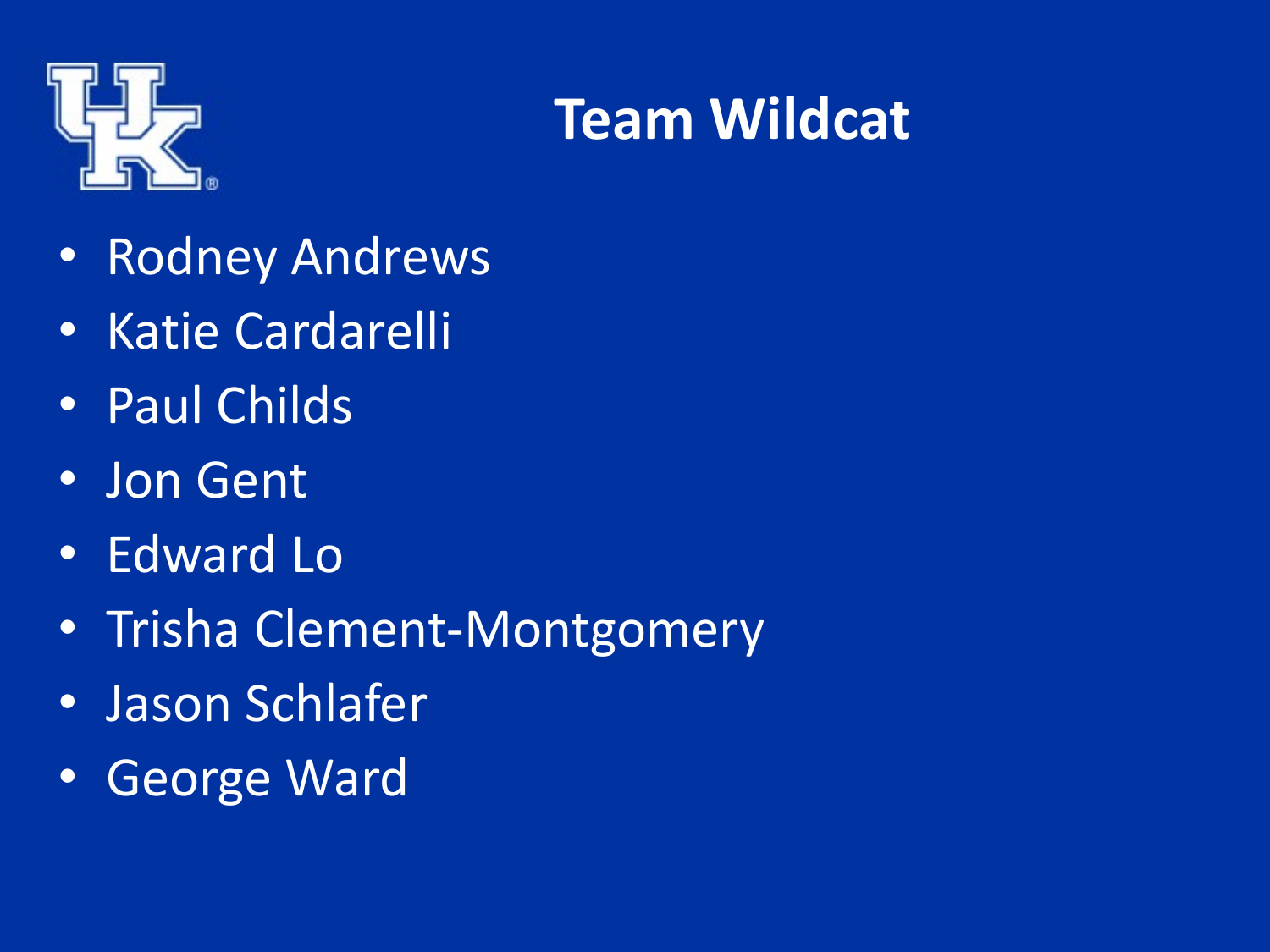

#### **Overview**

- Guiding and foundational principles
- Health and safety considerations
- Four contingencies
- Final thoughts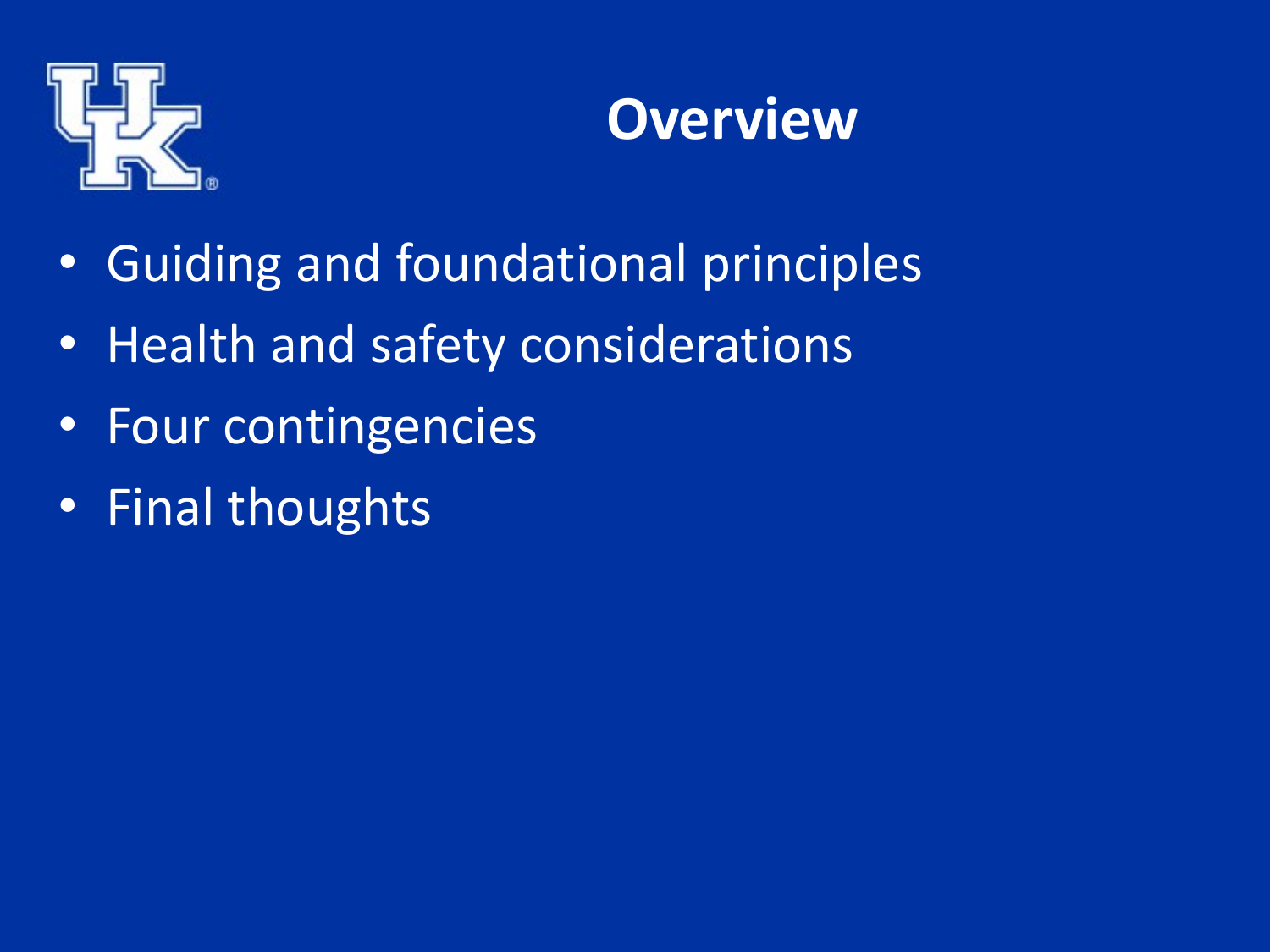

## **Guiding Principles**

- Must plan for a reinvented sense of normal
- Ensure the health and safety of everyone in our community
- Recognize other ongoing planning (research, health care, athletics)
- Communicate at every step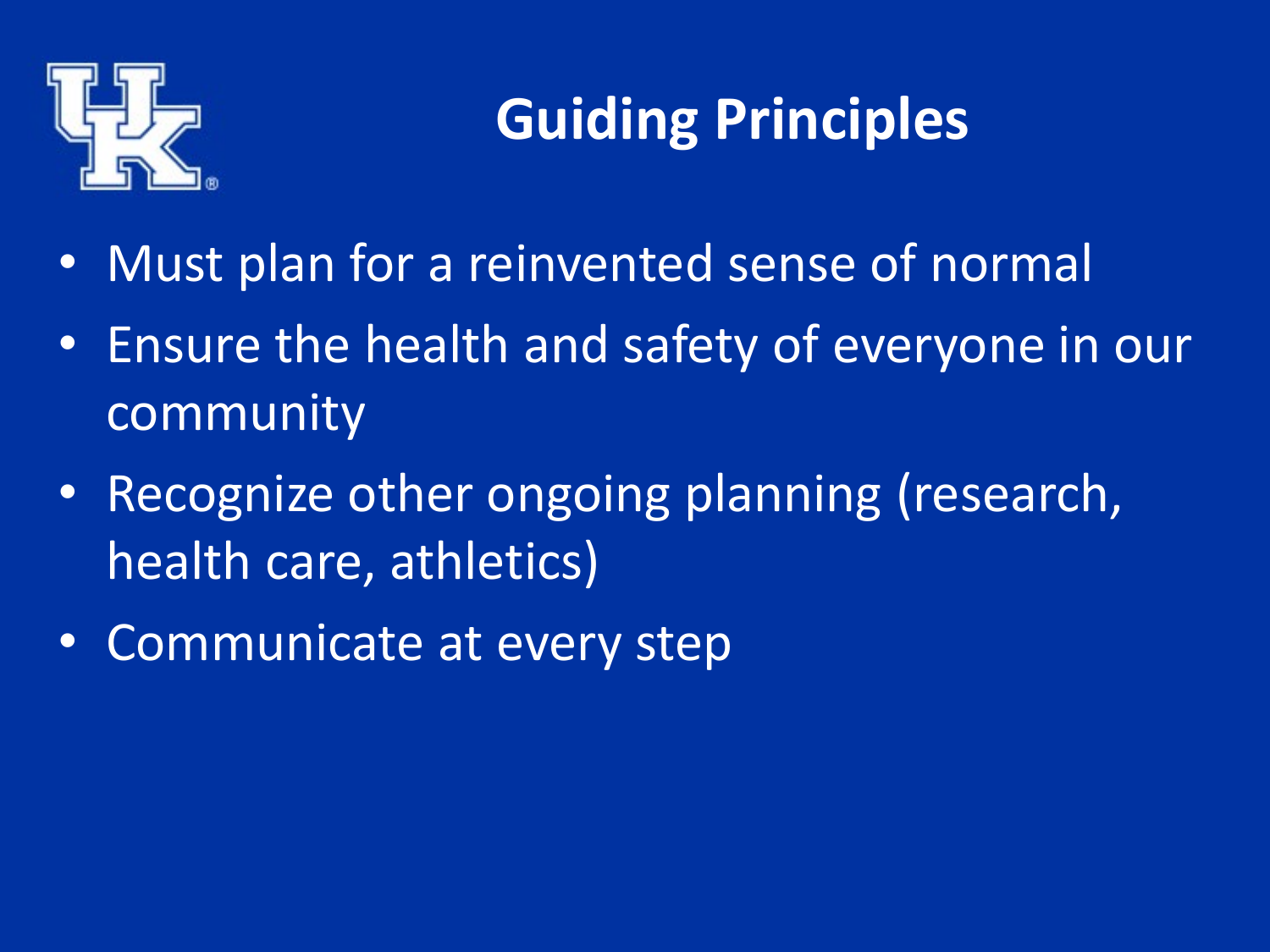

#### **Communication**

- Clear expectations of reinvented normal should be communicated prior to the fall and frequently reinforced (e.g., physical distancing, masks)
- Updates on any new hotspots
- Control the narrative on the university's plan: explain unapologetically why a scenario is selected for fall, emphasize high quality instruction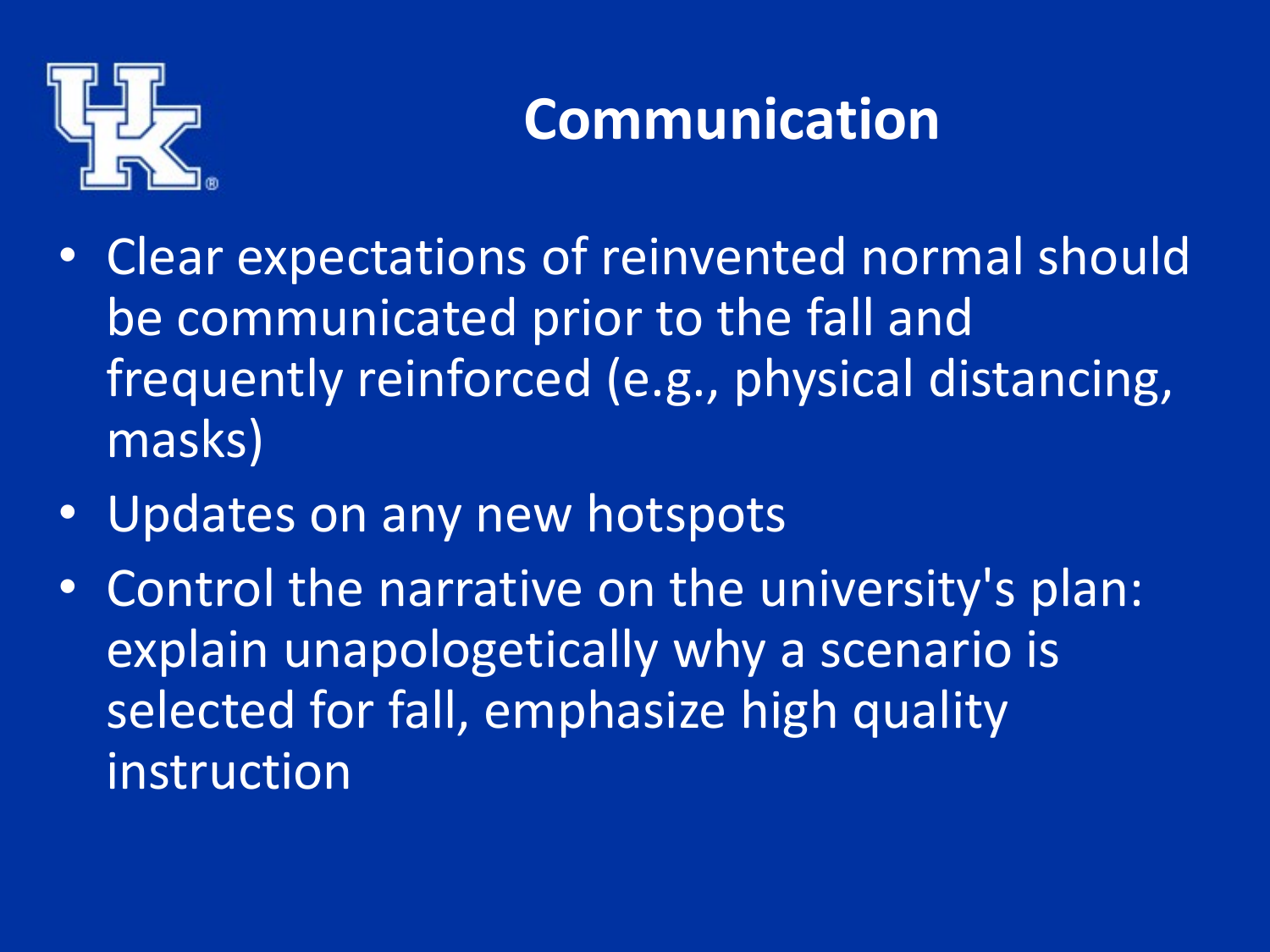

## **Foundational Principles for Success**

- State elected and public health official guidance
- Available childcare and open schools
- All must be accountable: we are going to get through this together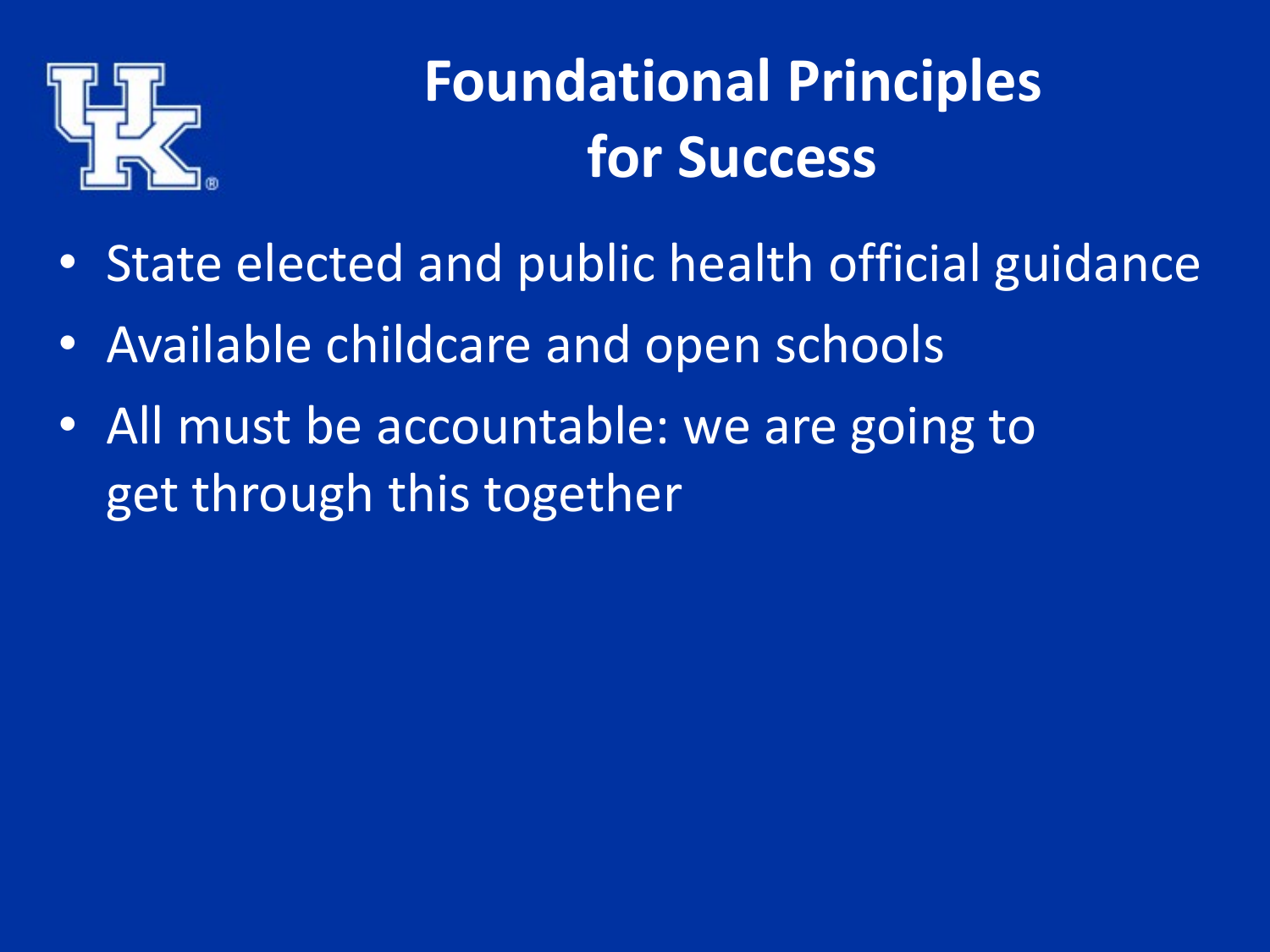

### **Safe Health Strategy**

- On-campus scenario: all students, student-facing staff and faculty must be COVID-19 tested prior to the semester
- Ongoing testing must be available
- Serology testing may be alternative
- Contact tracing with rapid deployment
- Surge capacity at UK HealthCare
- Masks, soap, disinfecting supplies must be provided to students and throughout campus
- Quarantine residence hall reserved
- Ongoing monitoring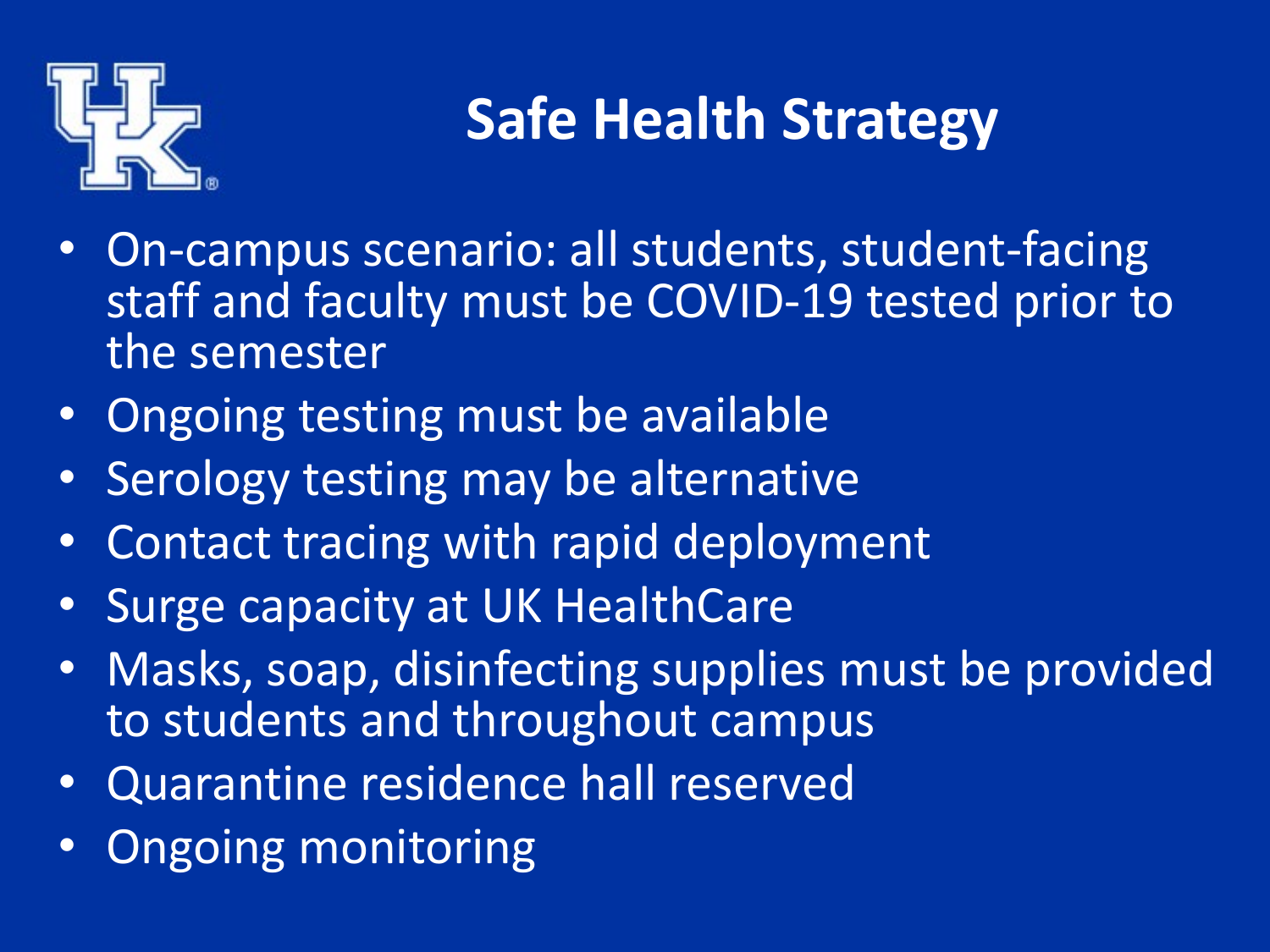

#### **Reinvented Student Services**

- Readiness to return survey prior to fall
- Expanded student services to reduce isolation and address mental health, including broad access to counseling
- Co-curricular programming to build networking and resilience
- Create online study groups, tutoring, support groups, skill-building groups (e.g., virtual LLPs)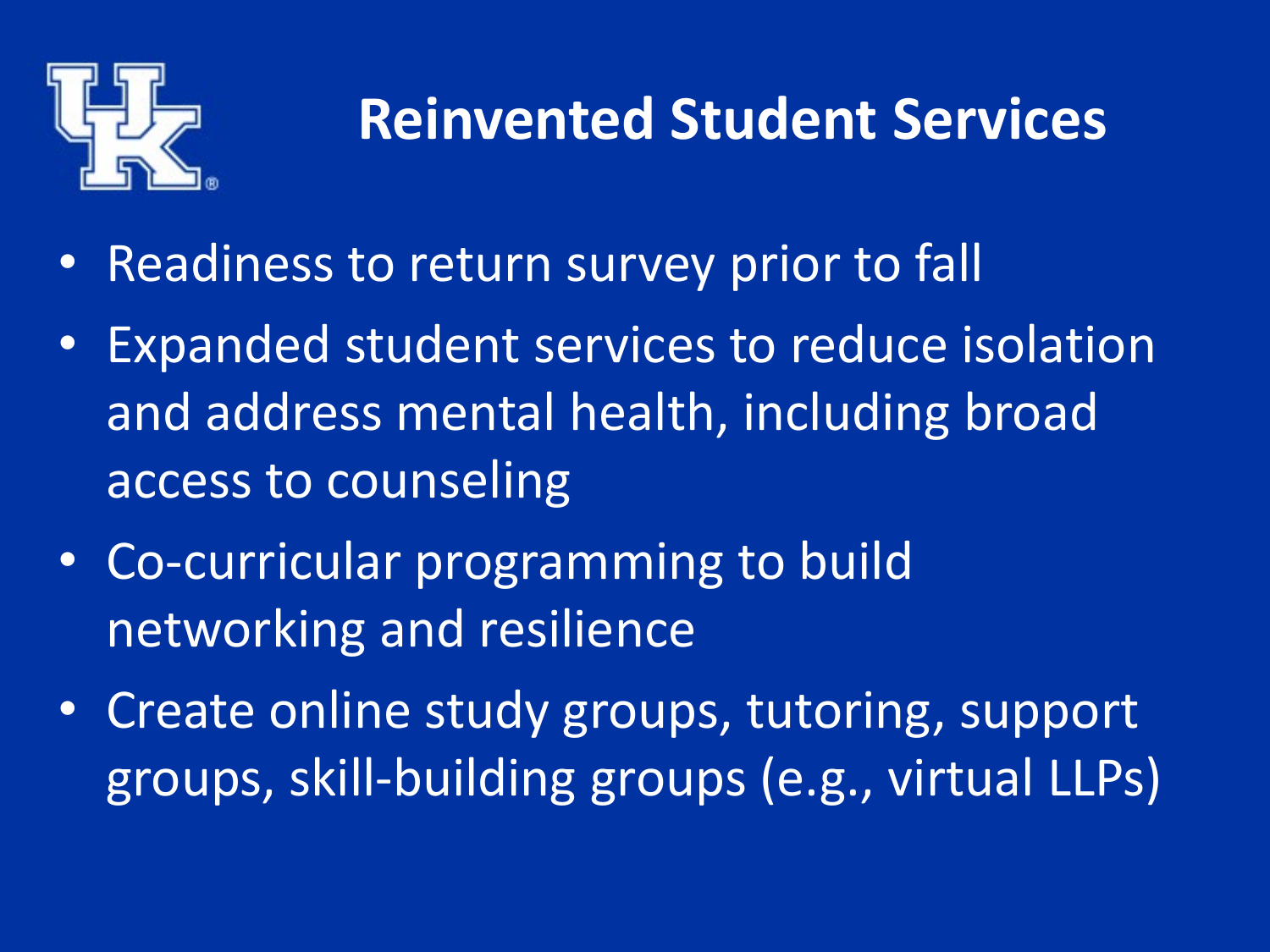

## **A Note on Flexibility**

- Flexibility (in-person vs online classes) is important when choices are constrained
- Flexibility may increase costs
- Offer students/parents options when possible to mitigate fear and anxiety
- Offer faculty flexibility in teaching online if preferred
- Allow staff who can successfully work remotely to do so to reduce density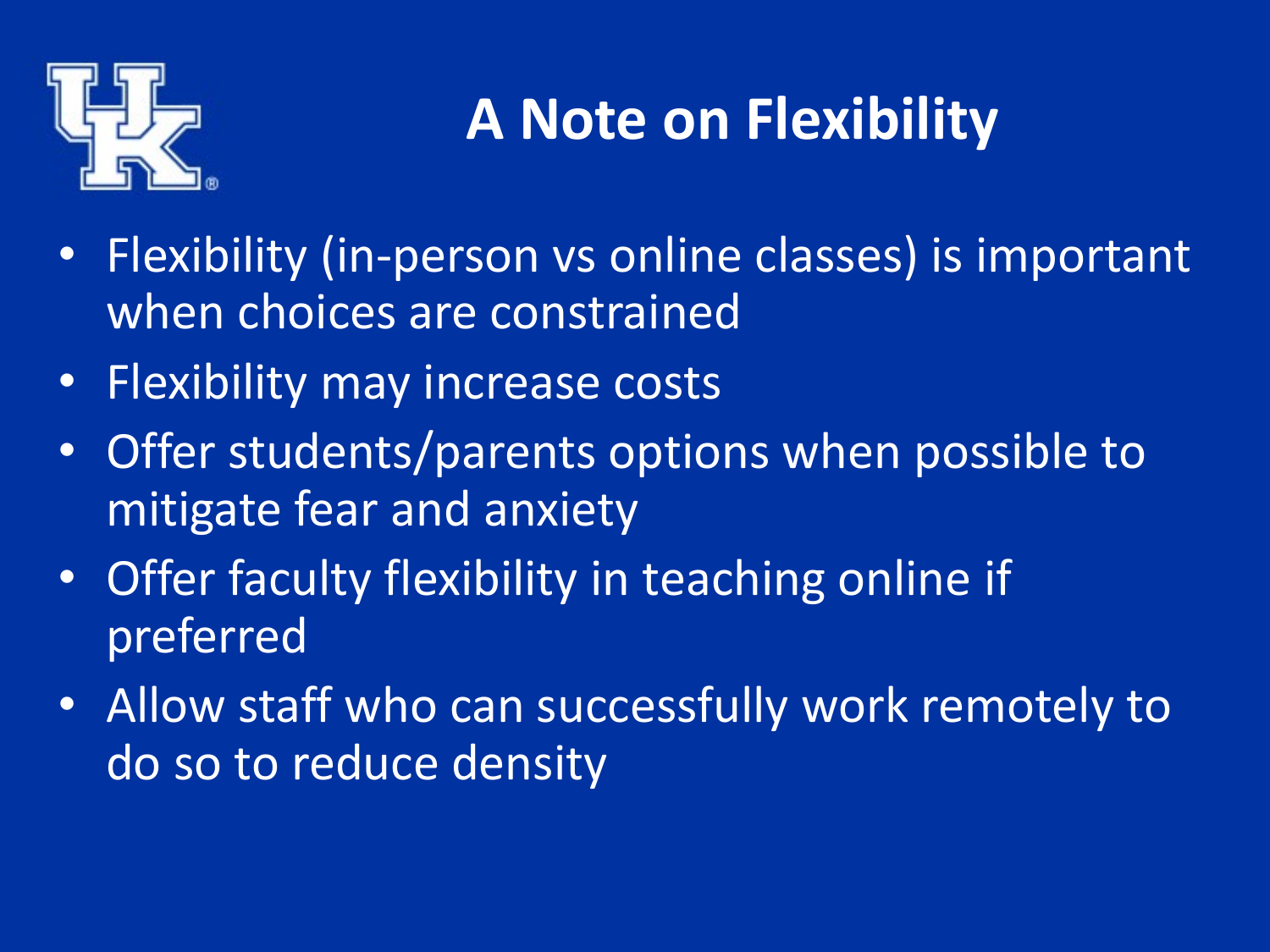

## **Menu of Options**

- Robust "gap year" programming (credit bearing, experiential) should be developed to engage hesitant first year UK students and a selling tool to recruit new students
- Scale the LLP model
- Low residency model, with select groups on campus
- Elements of scenarios can be blended together and/or tested concurrently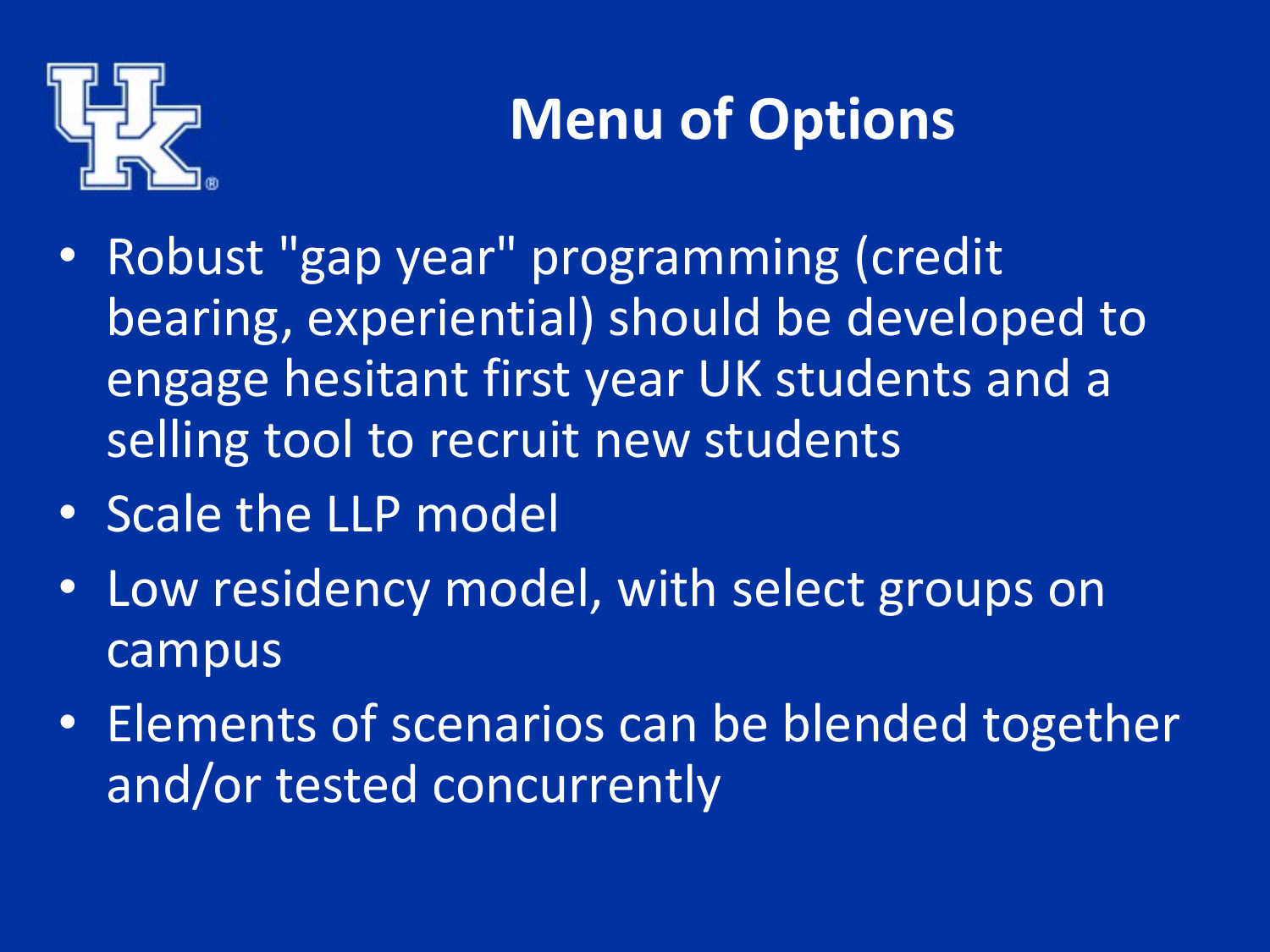

#### **Four Contingencies**

- 1. Normal start
- 2. Delayed start
- 3. Hybrid start
- 4. Fully online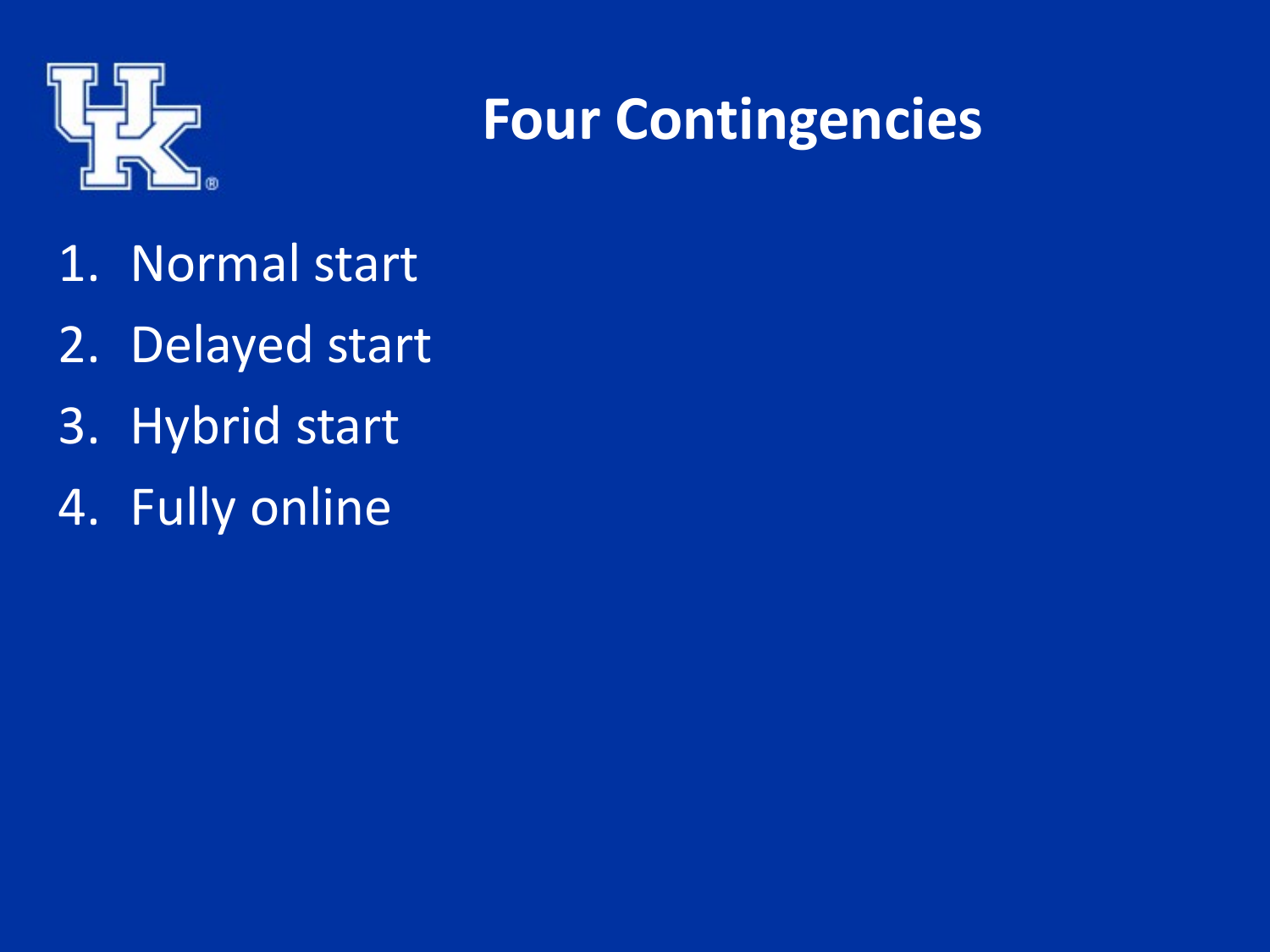

**Reinvented Campus (Normal Start)**

- Large lecture courses: smaller sections (<30), flipped classrooms
- Extend instructional hours and days
- Consider shorter sessions vs. semester
- Redesigned classrooms
- Redesigned walking routes through campus
- Cohort students: scale LLPs, students remain in one classroom and faculty rotate, stream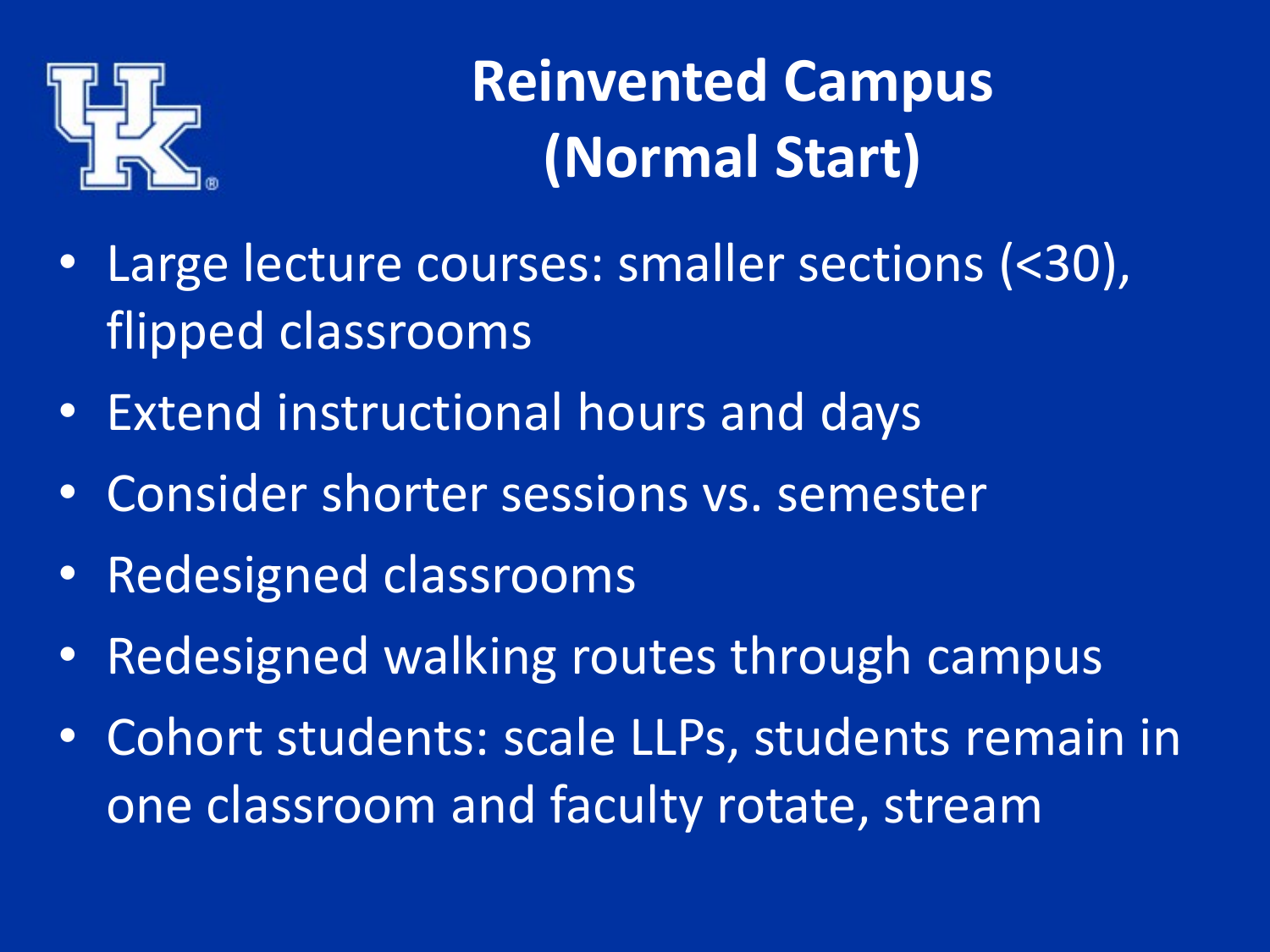

## **Reinvented Normal: Implications and Considerations**

- Housing: 1-2 students per room, bathroom
- Greek housing challenges
- Dining: more prepackaged items, designated times in dining halls, pre-ordered meals
- Labs and studios: reduce shared instrumentation, implement staggered times
- Provides residential college experience
- Additional cleaning
- Risk of COVID-19 infections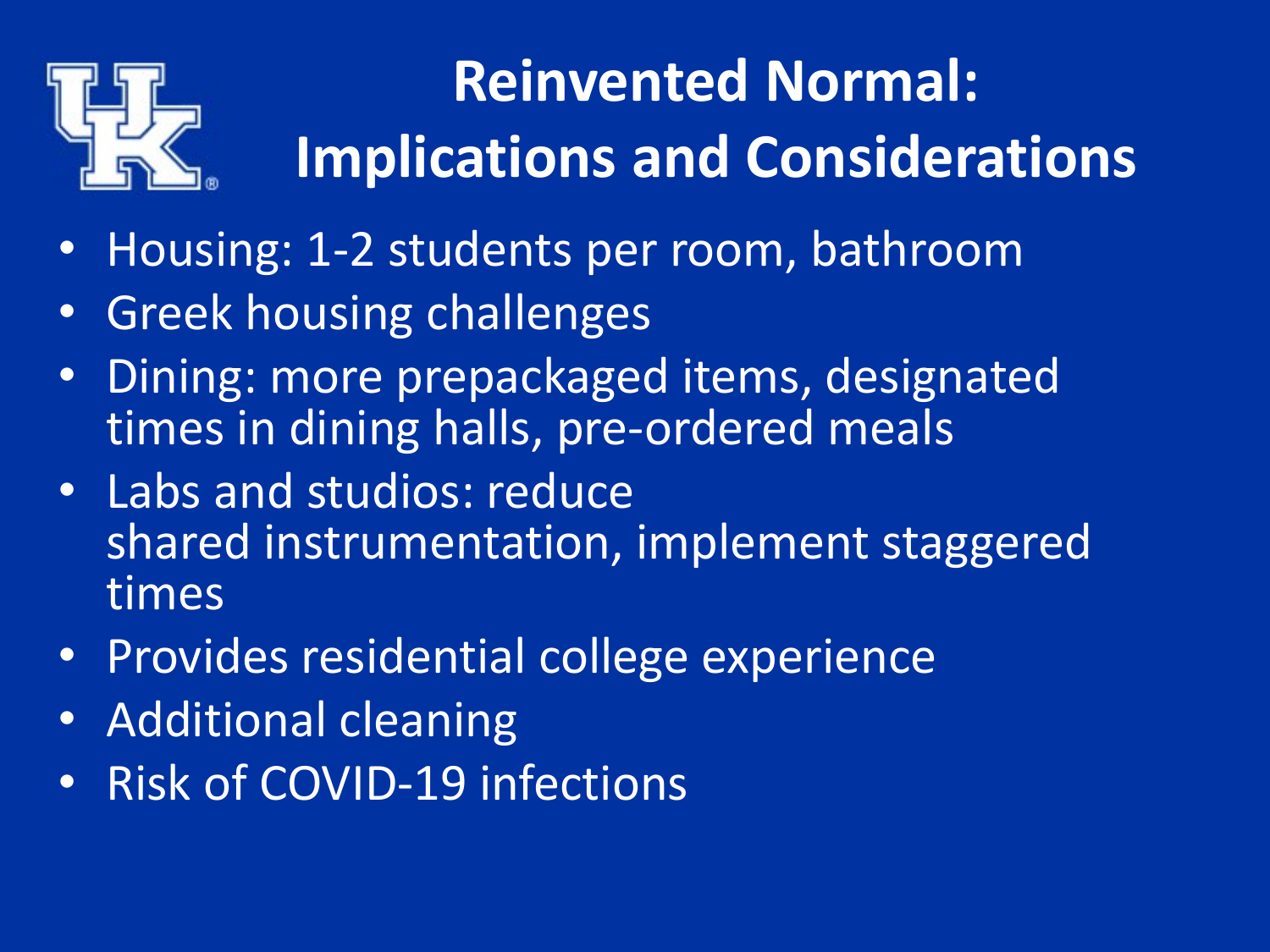

#### **Delayed Start**

- Options:
	- 1. All start on delay
	- 2. Progressive on-campus start
		- First time undergraduate or other priority populations on Aug 24, followed 2-4 weeks later by other students
	- 3. Block scheduling
		- Three 5-week blocks
		- Two 8-week blocks
	- Adjustment to academic calendar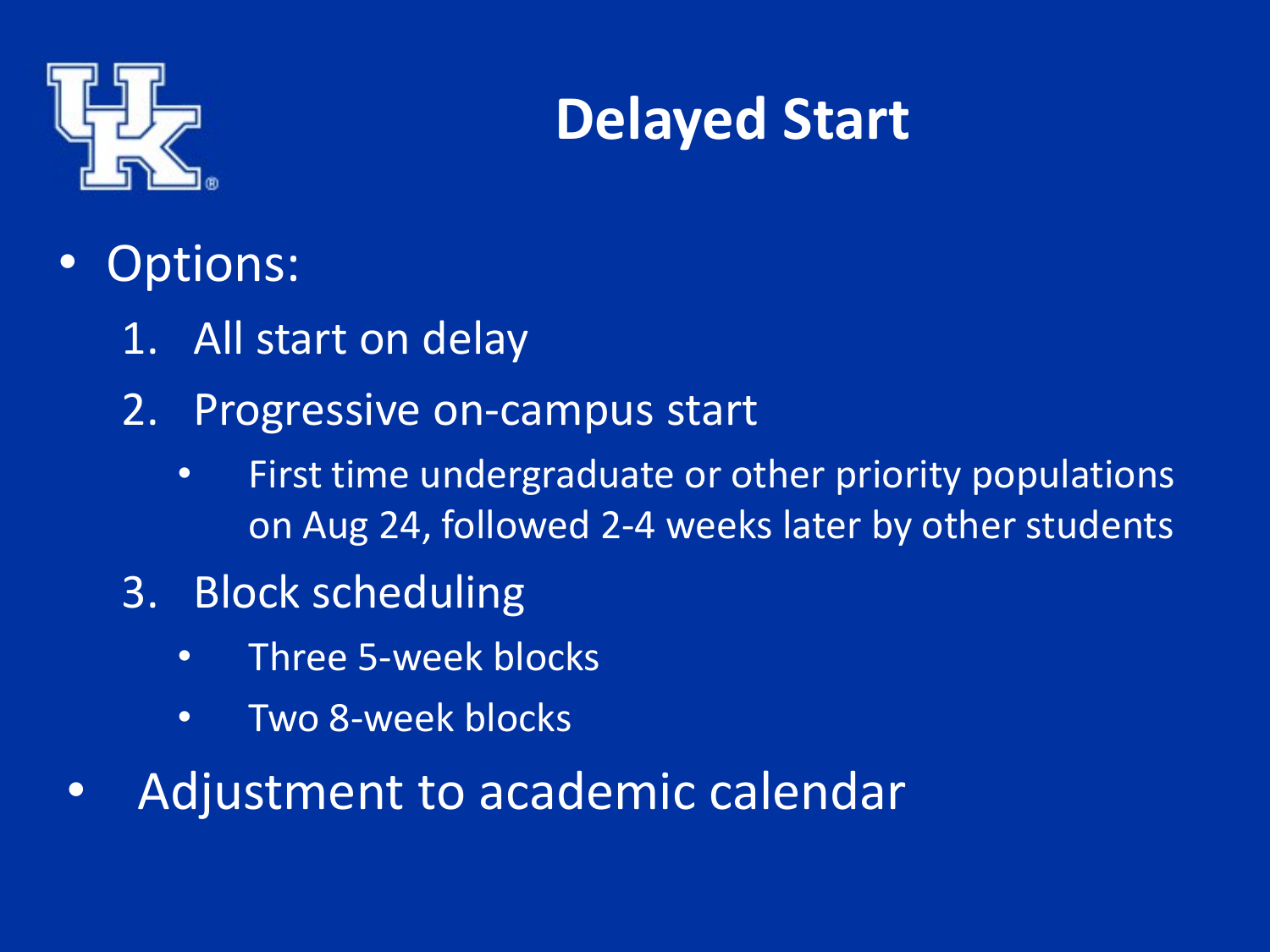

## **Delayed Start: Implications and Considerations**

- Priority on-campus populations
	- First time undergraduate students
	- Student-athletes
	- Graduate/professional students
	- Students in performance, lab, clinical courses
- Prioritize students who are near degree completion
- Block scheduling poses challenges to faculty, advising, and registration
- Could represent worst case scenario: delayed start + in-person + shut down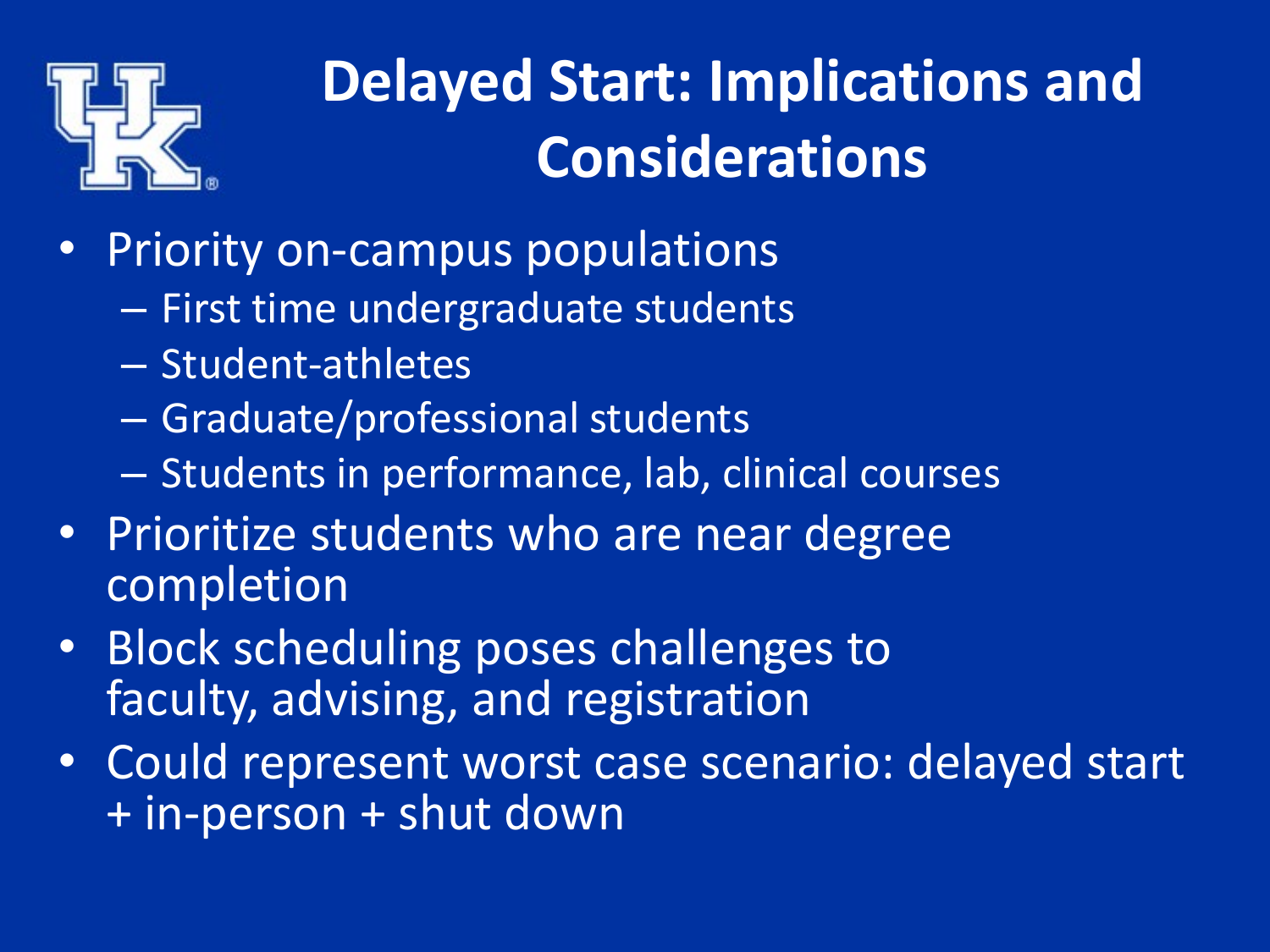

### **Hybrid Start**

- Offer multiple classes both online and in person to reduce density on campus
- Offer menu of online/in-person courses for parents/students to select preferred delivery
- Could be useful if a phased approach to in-person classes is implemented
- Could be used to reduce class size
- End face to face classes at Thanksgiving break: complete remainder of semester on-line (this could apply to all 4 scenarios)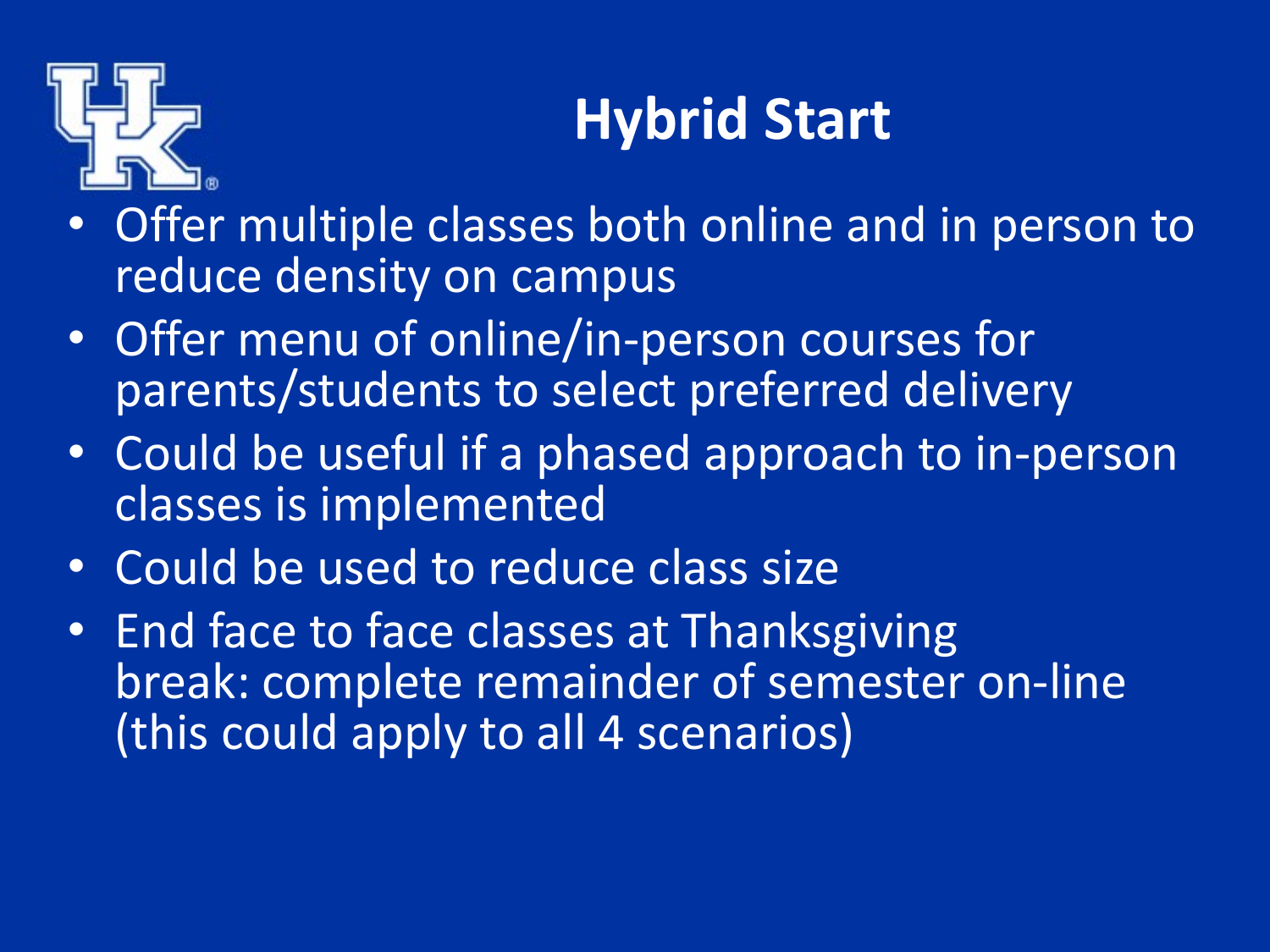

## **Hybrid: Implications and Considerations**

- If faculty prepare for both in-class and online formats, this may offer the most nimble approach to switching to all online
- Sustainable model if online instruction is high quality
- In-person classes: COVID-19 infection
- Online classes: student perceptions of quality
- Loss of auxiliary revenue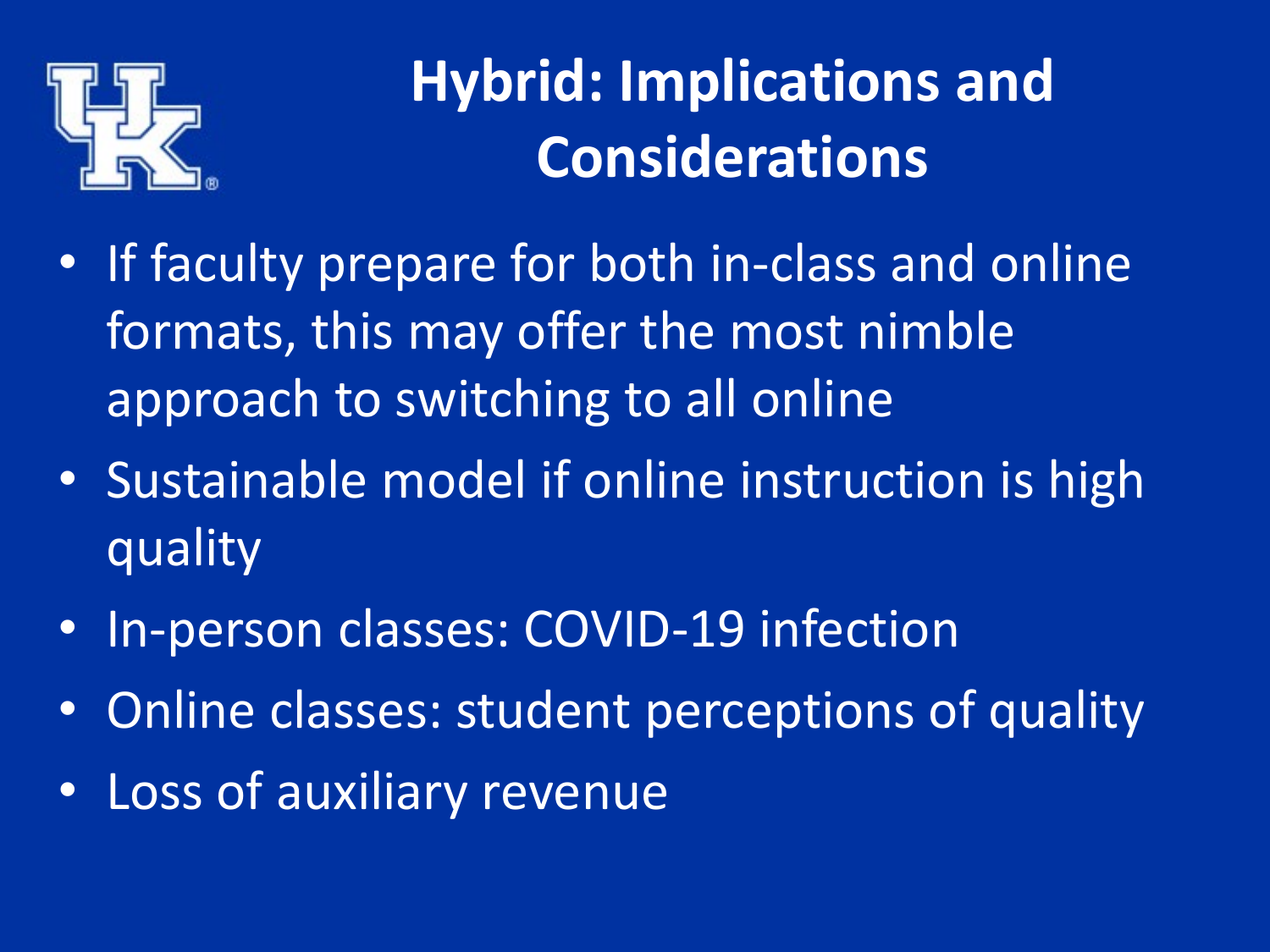

## **Fully Online**

- Improve quality of online delivery: instructional designers + faculty + students
- Remove tuition increase variance between online and in-person courses
- Challenging for lab and studio classes (accreditation concerns)
- May position university well for partnership with InStride or similar vendor to deliver courses to large companies
- Student hardware/software/internet access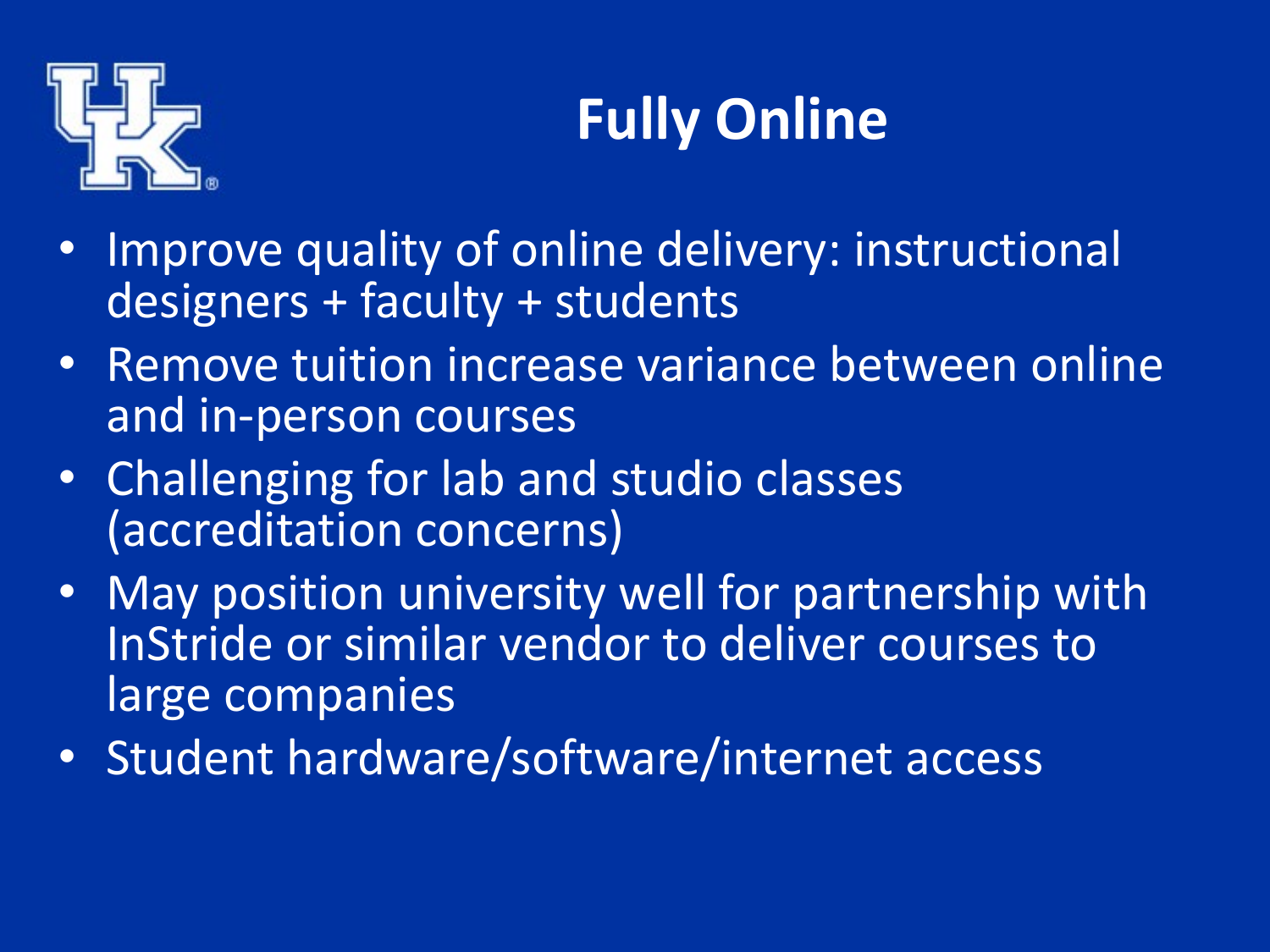

## **Fully Online: Implications and Considerations**

- Costs for software and hardware
- Loss of auxiliary revenue
- Loss of residential college experience
- Student perceptions of quality and cost
- Lack of time to move to this format (9 month faculty)
- Create virtual LLPs to build student engagement
- May benefit most international students
- Might allow research operations to return quicker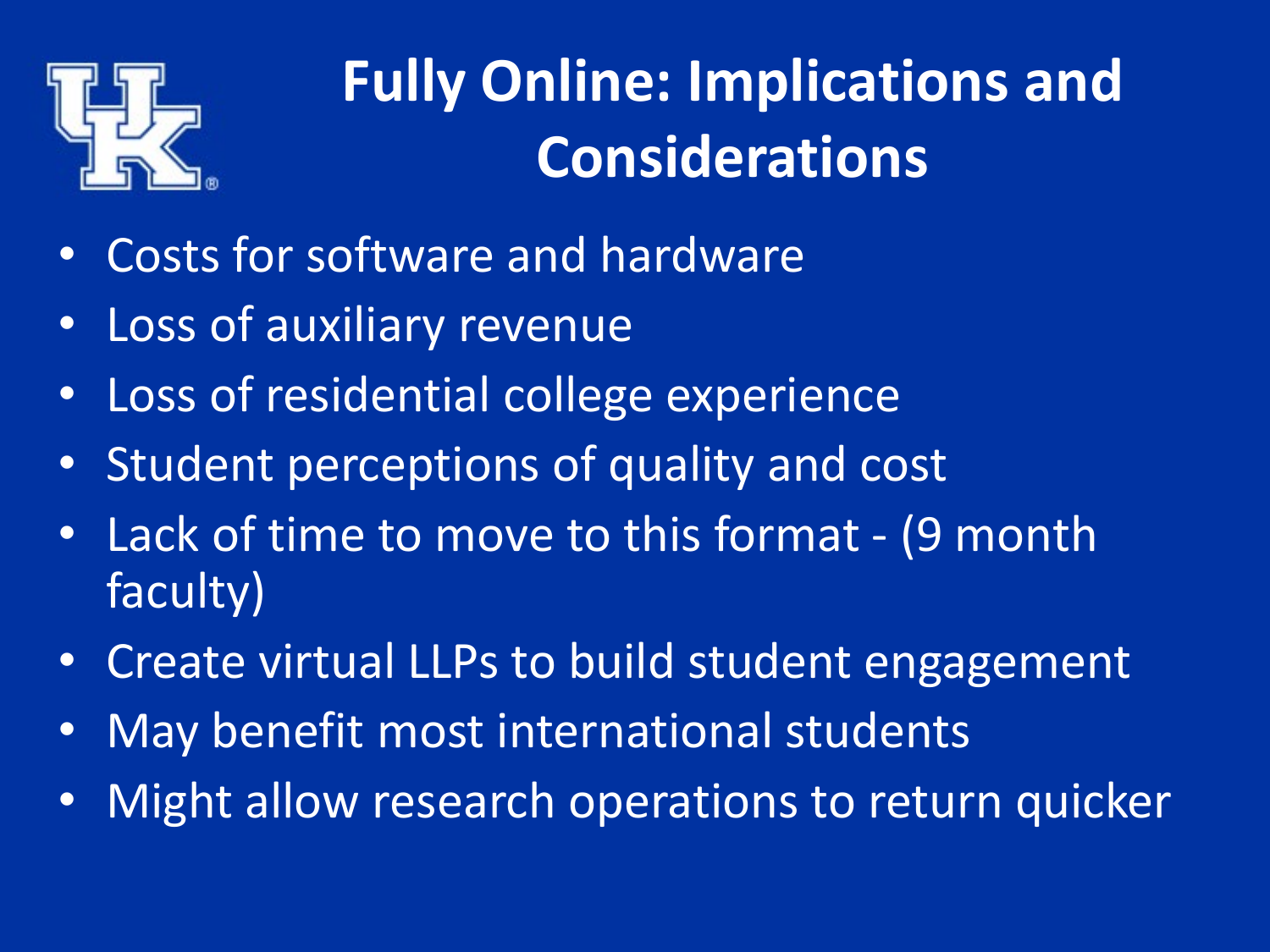

## **Final Thoughts**

- We should bear in mind that many students have signed fall leases
	- Many will return to campus regardless of academic calendar or course delivery modality
	- Others will incur significant expenses for offcampus housing even if they do not return to campus
- Disparate perceptions of COVID-19 risk among students, parents, staff and faculty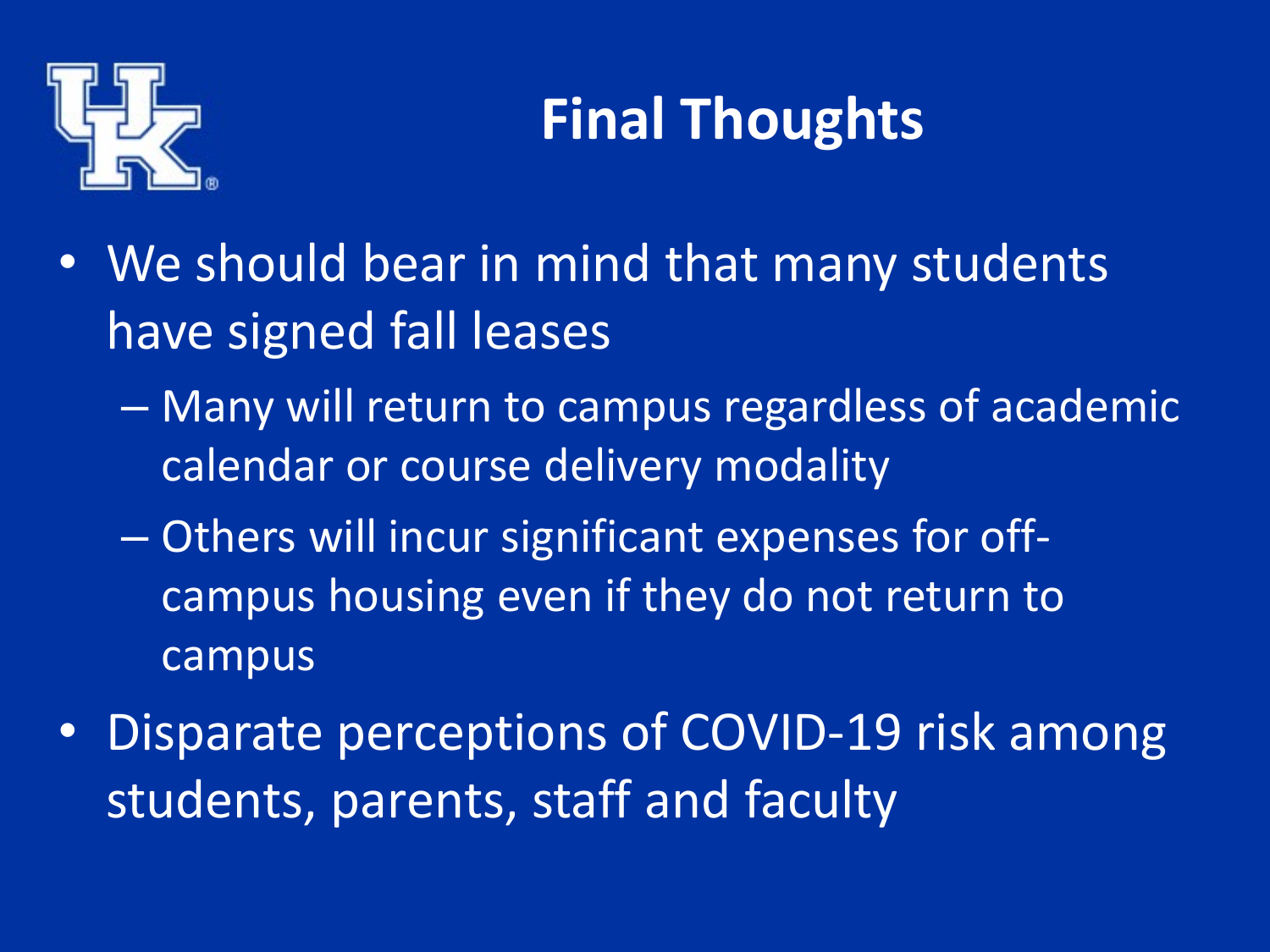

## **Looking Ahead**

- Operationalization: planning for monitoring, containment and shutdown
- Shared sense of purpose
- Regardless of contingency, the University will prepare to thrive beginning now